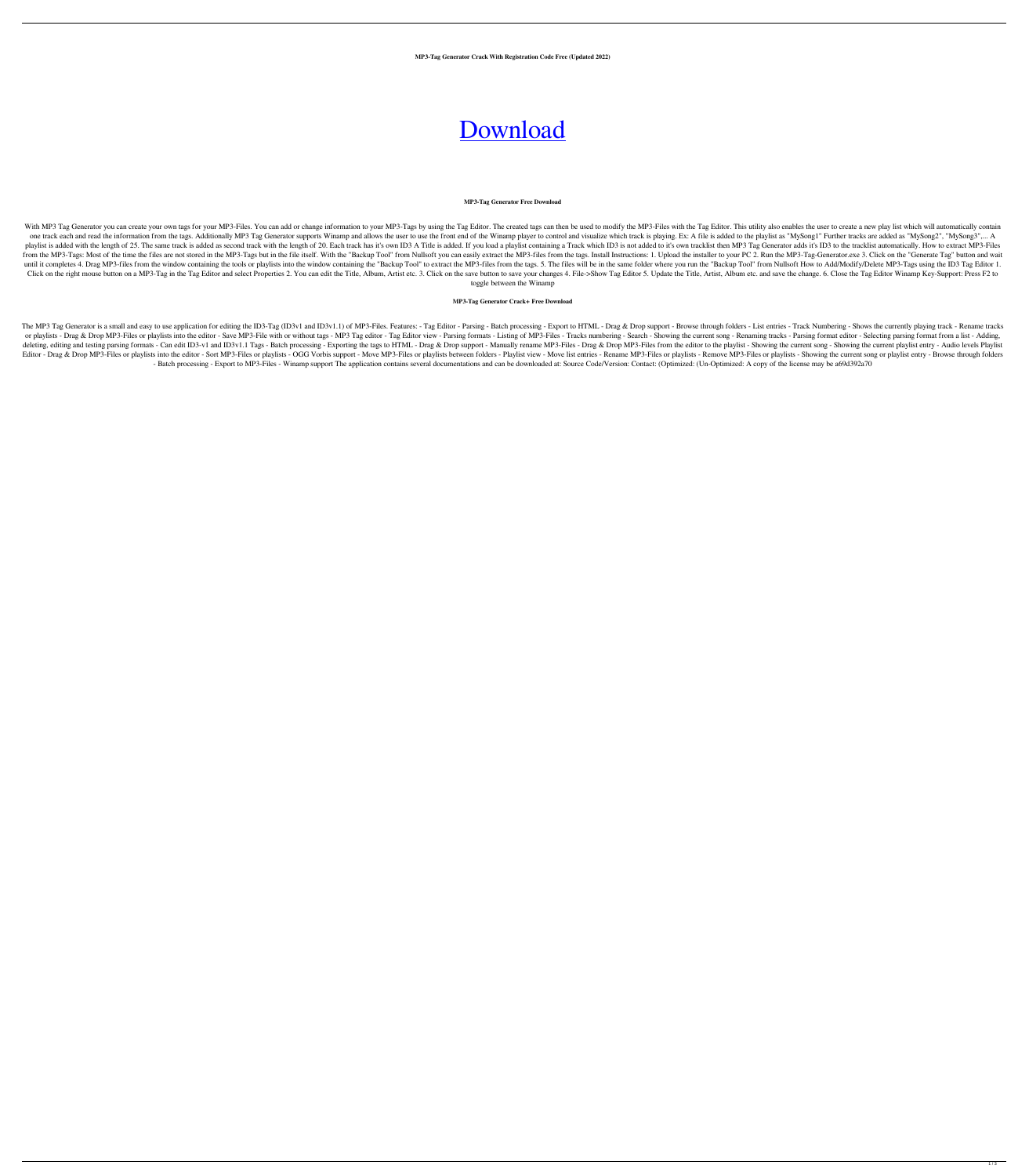## **MP3-Tag Generator Registration Code Free**

On initial startup a description will be shown. It's up to you how to close the application and whether to allow it to be closed. After the last track has been selected, the play list must be generated. You can choose to h unzip to your desktop. Extract the files and paste the unpacked folders into a folder named "MP3-TAG". Start winamp (or the cmd.exe which comes with winamp), navigate to the folder where the files reside and type "MP3 Tag program's options dialog. For Winamp 2.6, there is a new key for the options dialog: [7] "Enable Winamp2.6 key configuration" Press F1 for the help and information menu. Note: If winamp crashes with an error like "windows the folder where the application resides. All Winamp keys and options can be changed at any time. Click on the OK button and the application will do the following: 2 Drag & Drop MP3-Files or playlists from the screen to th mp3-tags. 2 Tapping F2 opens the metadata display which contains the track number. F2 must be closed when selecting an entry. 2 Tapping F3 opens the playlist display which will automatically start playing the first track c automatically provided by the current track. [?] Tapping F5 closes the application. Installation: Use the exe which is presented in the download. If you want to open Winamp directly, use the "MP3 Tag Generator" icon. Enjoy

## **What's New In?**

The MP3-Tag Generator is a small application for playing music on your PC with Winamp 2.5. The main purpose of the MP3-Tag Generator is to easily identify and modify the ID3-Tag Son musicfiles. For example, the MP3-Tag Gen E:\Music\Albums. And if you want the MP3-Tag Generator to be able to handle a second folder under E:\Music, just type in the second folder and the tags are updated. Furthermore, you can generate a new ID3-Tag for all music ID3-Tag". Using the MP3-Tag Generator is simple: - Start the MP3-Tag Generator and click the "New" button - A dialog box will be displayed with a tree view on the left side. - Select the folder in the tree view that contai the ID3-Tag - Edit the Tag for the selected file, e.g. rename it - Save the edited TAG by pressing the buttons below the files (tag with the word "saved" is green) or clicking on the "Save" button - Click the "View" button detected (extended by pressing F2, F3, and F4) - To manually edit the parsing format, use the Format Editor in the lower half of the screen - The playlist editor: - Drag & Drop a track or folder from the filemanager (FE:>F The current playlist or the playlist or root folder will be selected automatically - Add to playlist... will open the dialog to select the playlist, just press enter to use the current playlist... will open the dialog to s Click on any entry in the list to select it - Click on a folder to select all the entries